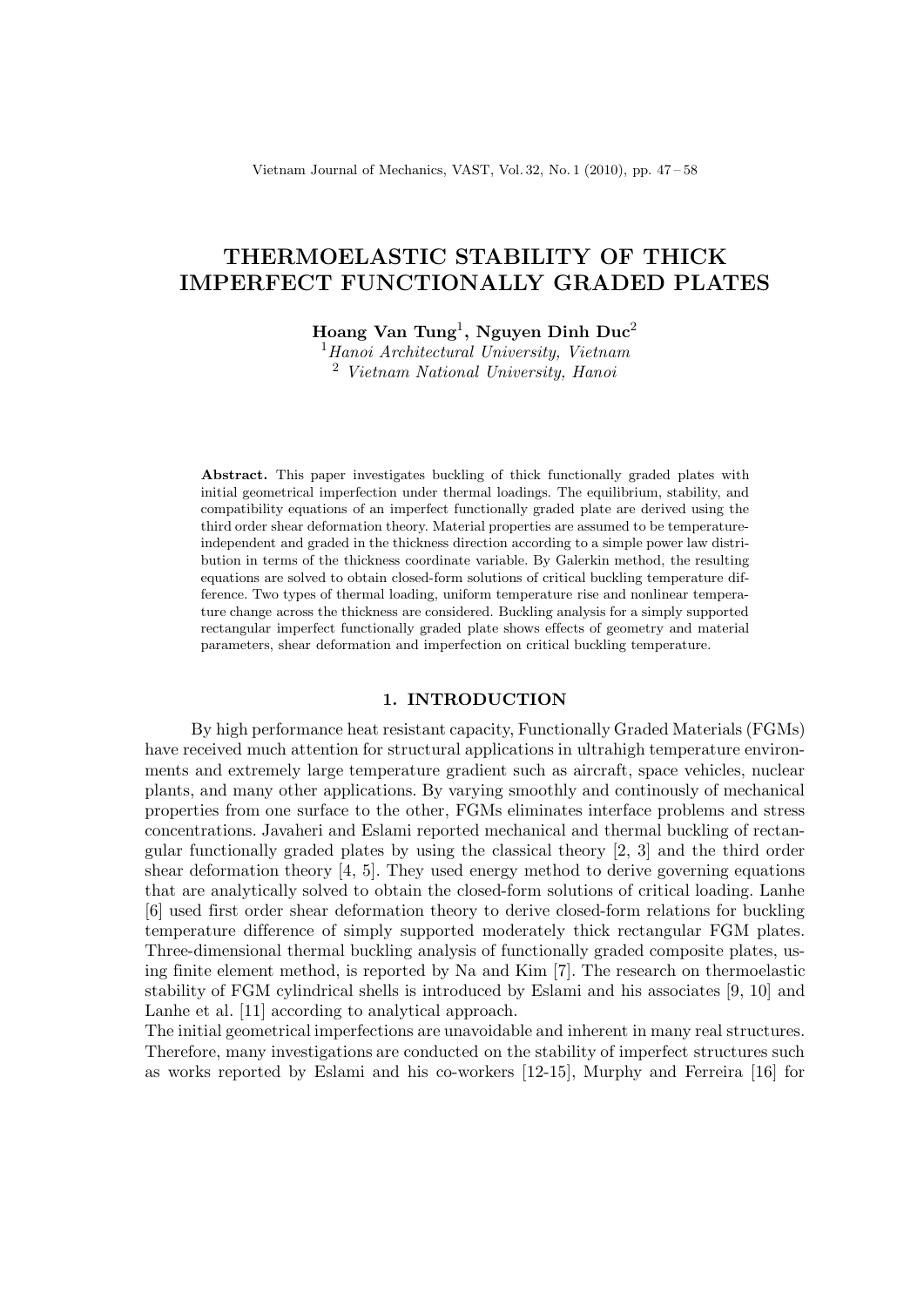isotropic and orthotropic imperfect structures under mechanical and thermal loads. Recently, Shariat and Eslami have extended their preceding works to investigate the stability of FGM plates with initial imperfection by using classical [18] and first order [19] theories. Yang et al. [20] have suggested a general form of imperfection function including local and global imperfection modes and analyzed their sensitivity on postbuckling behavior of higher order shear deformable FGM plates.

The present paper, mainly motivated by foregoing works [18, 19], investigates thermal buckling of thick rectangular FGM plates with initial geometrical imperfections. Formulation is based on the Reddy's third order shear deformation theory. By Galerkin method, the closed-form solutions of critical buckling temperature differences are derived. Buckling analysis for a simply supported FGM plate subjected to two types of thermal loadings shows effects of plate geometry and material parameters, shear deformation and imperfection on the critical buckling temperature.

# 2. FUNCTIONALLY GRADED PLATES

Consider a rectangular functionally graded plate of length a, width b, and thickness h, referred to the rectangular Cartesian coordinates  $(x, y, z)$ , where  $(x, y)$  plane coincides with middle surface of the plate and z is the thickness coordinate  $(-h/2 \leq z \leq h/2)$ . By applying a simple power law distribution, the volume fractions of metal and ceramic,  $V_m$  and  $V_c$ , are obtained as follows [3, 4, 6, 8, 18, 19]

$$
V_c(z) = \left(\frac{2z + h}{2h}\right)^k, \quad V_m(z) = 1 - V_c(z)
$$
 (1)

where volume fraction index  $k$  is a nonnegative number that defines the material distribution and can be chosen to optimize the structural respone.

We assume that the effective properties  $P_{eff}$  of functionally graded plate, such as the modulus of elasticity E, the coefficient of thermal expansion  $\alpha$ , and the coefficient of thermal conduction  $K$ , change in the thickness direction  $z$  and can be determined by the linear rule of mixture as [3, 4, 5, 6]

$$
P_{eff} = P_c V_c + P_m V_m \tag{2}
$$

where  $P$  denotes a temperature-independent material property, and subscripts  $m$  and  $c$ stand for the metal and ceramic constituents, respectively. From Eqs.  $(1), (2)$ , the effective properties of FGM plate can be written as follows, while Poisson's ratio  $\nu$  is assumed to be constant for simplicity.

$$
[E(z), \alpha(z), K(z)] = [E_m, \alpha_m, K_m] + [E_{cm}, \alpha_{cm}, K_{cm}] \left(\frac{2z + h}{2h}\right)^k, \nu(z) = \nu
$$
 (3)

where

$$
E_{cm} = E_c - E_m \quad , \quad \alpha_{cm} = \alpha_c - \alpha_m \quad , \quad K_{cm} = K_c - K_m. \tag{4}
$$

## 3. GOVERNING EQUATIONS

In the present study, the Reddy's third order shear deformation theory (TSDT) [21] is used to obtain the equilibrium, stability, and compatibility equations as well as critical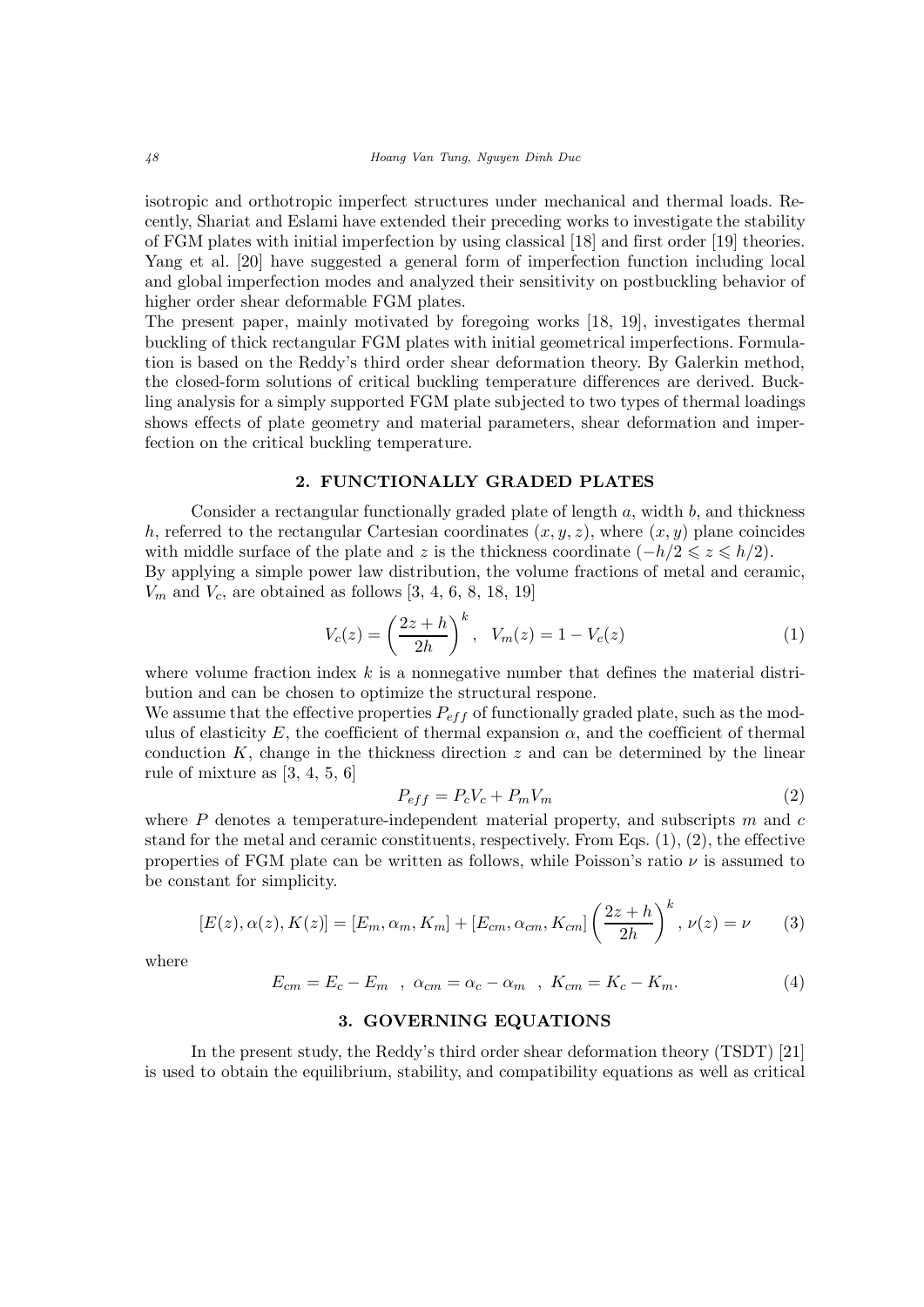buckling loading relations. The strains across the plate thickness at a distance z from the mid-plane are [4, 5]

$$
\begin{pmatrix} \varepsilon_x \\ \varepsilon_y \\ \gamma_{xy} \end{pmatrix} = \begin{pmatrix} \varepsilon_x^0 \\ \varepsilon_y^0 \\ \gamma_{xy}^0 \end{pmatrix} + z \begin{pmatrix} k_x^0 \\ k_y^0 \\ k_{xy}^0 \end{pmatrix} + z^3 \begin{pmatrix} k_x^2 \\ k_y^2 \\ k_{xy}^2 \end{pmatrix}
$$
 (5)

$$
\begin{pmatrix} \gamma_{xz} \\ \gamma_{yz} \end{pmatrix} = \begin{pmatrix} \gamma_{xz}^0 \\ \gamma_{yz}^0 \end{pmatrix} + z^2 \begin{pmatrix} k_{xz}^1 \\ k_{yz}^1 \end{pmatrix}
$$
 (6)

where

$$
\begin{pmatrix}\n\varepsilon_x^0 \\
\varepsilon_y^0 \\
\gamma_{xy}^0\n\end{pmatrix} = \begin{pmatrix}\nu_{,x} + w_{,x}^2/2 \\
v_{,y} + w_{,y}^2/2 \\
u_{,y} + v_{,x} + w_{,x}w_{,y}\n\end{pmatrix}, \begin{pmatrix}\nk_x^0 \\
k_y^0 \\
k_{xy}^0\n\end{pmatrix} = \begin{pmatrix}\n\phi_{x,x} \\
\phi_{y,y} \\
\phi_{x,y} + \phi_{y,x}\n\end{pmatrix},
$$
\n
$$
\begin{pmatrix}\n\kappa_x^2 \\
k_y^2 \\
k_{xy}^2\n\end{pmatrix} = -c_1 \begin{pmatrix}\n\phi_{x,x} + w_{,xx} \\
\phi_{y,y} + w_{,yy} \\
\phi_{x,y} + \phi_{y,x} + 2w_{,xy}\n\end{pmatrix},
$$
\n
$$
\begin{pmatrix}\n\gamma_{x}^0 \\
\gamma_{y}^0 \\
\gamma_{yz}^0\n\end{pmatrix} = \begin{pmatrix}\n\phi_x + w_{,x} \\
\phi_y + w_{,y}\n\end{pmatrix}, \begin{pmatrix}\nk_{x}^1 \\
k_{y}^1 \\
k_{y}^1\n\end{pmatrix} = -3c_1 \begin{pmatrix}\n\phi_x + w_{,x} \\
\phi_y + w_{,y}\n\end{pmatrix}
$$
\n(7)

in which  $c_1 = 4/3h^2$ ,  $\varepsilon_x$ ,  $\varepsilon_y$  are the normal strains,  $\gamma_{xy}$  is the shear strain at the middle surface of the plate, and  $\gamma_{xz}, \gamma_{yz}$  are the transverse shear deformations, also,  $(u, v, w)$  are the mid-plane displacement components, and  $\phi_x$ ,  $\phi_y$  are the slope rotations in the  $(x, z)$ and  $(y, z)$  planes, respectively.

Hooke's law for a plate is defined as

$$
\sigma_x = \frac{E}{1 - \nu^2} \left[ \varepsilon_x + \nu \varepsilon_y - (1 + \nu) \alpha \Delta T \right]
$$
  
\n
$$
\sigma_y = \frac{E}{1 - \nu^2} \left[ \varepsilon_y + \nu \varepsilon_x - (1 + \nu) \alpha \Delta T \right]
$$
  
\n
$$
[\sigma_{xy}, \sigma_{xz}, \sigma_{yz}] = \frac{E}{2(1 + \nu)} \left[ \gamma_{xy}, \gamma_{xz}, \gamma_{yz} \right]
$$
 (8)

The force and moment resultants of the plate are defined as

$$
(N_i, M_i, P_i) = \int_{-h/2}^{h/2} \sigma_i(1, z, z^3) dz \quad i = x, y, xy
$$
  

$$
(Q_i, R_i) = \int_{-h/2}^{h/2} \sigma_j(1, z^2) dz \quad i = x, y; \ j = xz, yz.
$$
 (9)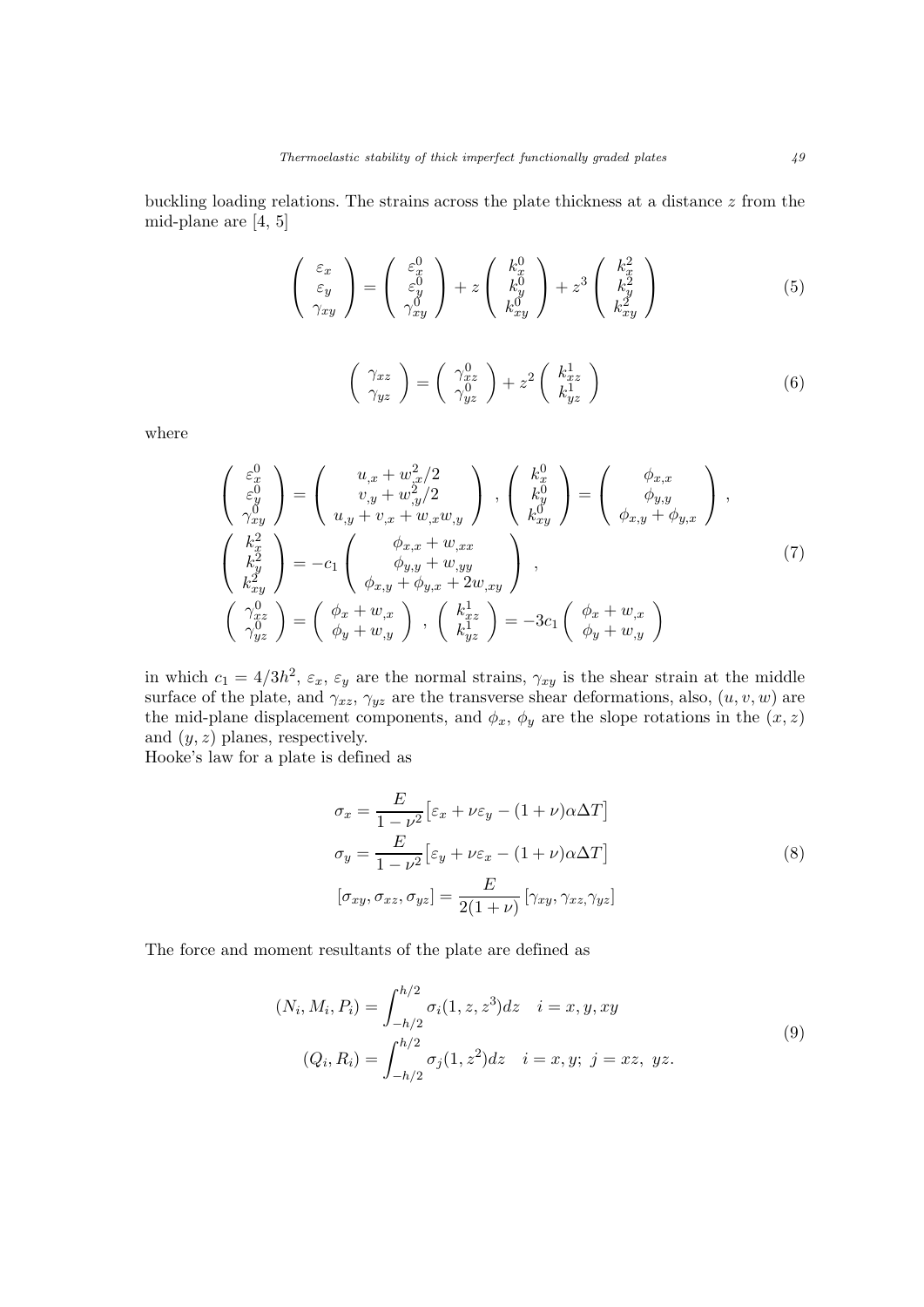Substituting Eqs.  $(3)$ ,  $(5)$ ,  $(6)$  and  $(8)$  into Eqs.  $(9)$  gives the constitutive relations as  $[4, 5]$ 

$$
(N_x, M_x, P_x) = \frac{1}{1 - \nu^2} \left[ (E_1, E_2, E_4)(\varepsilon_x^0 + \nu \varepsilon_y^0) + (E_2, E_3, E_5)(k_x^0 + \nu k_y^0) + (E_4, E_5, E_7)(k_x^2 + \nu k_y^2) - (1 + \nu)(\Phi_1, \Phi_2, \Phi_4) \right]
$$
  
\n
$$
(N_y, M_y, P_y) = \frac{1}{1 - \nu^2} \left[ (E_1, E_2, E_4)(\varepsilon_y^0 + \nu \varepsilon_x^0) + (E_2, E_3, E_5)(k_y^0 + \nu k_x^0) + (E_4, E_5, E_7)(k_y^2 + \nu k_x^2) - (1 + \nu)(\Phi_1, \Phi_2, \Phi_4) \right]
$$
  
\n
$$
(N_{xy}, M_{xy}, P_{xy}) = \frac{1}{2(1 + \nu)} \left[ (E_1, E_2, E_4) \gamma_{xy}^0 + (E_2, E_3, E_5) k_{xy}^0 + (E_4, E_5, E_7) k_{xy}^2 \right]
$$
  
\n
$$
(Q_x, R_x) = \frac{1}{2(1 + \nu)} \left[ (E_1, E_3) \gamma_{xz}^0 + (E_3, E_5) k_{xz}^1 \right]
$$
  
\n
$$
(Q_y, R_y) = \frac{1}{2(1 + \nu)} \left[ (E_1, E_3) \gamma_{yz}^0 + (E_3, E_5) k_{yz}^1 \right]
$$
  
\n(10)

where

$$
(E_1, E_2, E_3, E_4, E_5, E_7) = \int_{-h/2}^{h/2} (1, z, z^2, z^3, z^4, z^6) E(z) dz
$$
  

$$
(\Phi_1, \Phi_2, \Phi_4) = \int_{-h/2}^{h/2} (1, z, z^2) E(z) \alpha(z) \Delta T(x, y, z) dz
$$
 (11)

Substituting Eqs. (3) into Eqs. (11) gives coefficients  $E_i$ ,  $(i = 1 - 7)$  (see Appendix). The nonlinear equilibrium equations of a perfect functionally graded plate based on the third order shear deformation theory are [4, 5, 20]

$$
N_{x,x} + N_{xy,y} = 0, N_{xy,x} + N_{y,y} = 0,
$$
  
\n
$$
Q_{x,x} + Q_{y,y} - 3c_1(R_{x,x} + R_{y,y}) + c_1(P_{x,xx} + 2P_{xy,xy} + P_{y,yy})
$$
  
\n
$$
+ N_x w_{,xx} + 2N_{xy} w_{,xy} + N_y w_{,yy} = 0
$$
  
\n
$$
M_{x,x} + M_{xy,y} - Q_x + 3c_1 R_x - c_1(P_{x,x} + P_{xy,y}) = 0
$$
  
\n
$$
M_{xy,x} + M_{y,y} - Q_y + 3c_1 R_y - c_1(P_{xy,x} + P_{y,y}) = 0
$$
\n(12)

Assuming that the temperature varies with respect to the thickness direction only and eliminating the variables u, v,  $\phi_x$ ,  $\phi_y$  from the last three equations, Eqs. (12) may be reduced to a set of three equations as

$$
N_{x,x} + N_{xy,y} = 0, N_{xy,x} + N_{y,y} = 0,
$$
  
\n
$$
c_1^2 (EB/D - C) \Delta^3 w + (c_1 B/D + 1) F \Delta^2 w + (1 - c_1 E/D) \Delta(N_x w_{,xx} + 2N_{xy} w_{,xy} + N_y w_{,yy}) = 0
$$
\n(13)

where  $\Delta = \frac{\partial^2}{\partial x^2} + \frac{\partial^2}{\partial y^2}$ , and

$$
A = \frac{E_1 E_3 - E_2^2}{(1 - \nu^2) E_1}, \quad B = \frac{E_1 E_5 - E_2 E_4}{(1 - \nu^2) E_1}, \quad C = \frac{E_1 E_7 - E_4^2}{(1 - \nu^2) E_1}
$$
  
\n
$$
D = A - c_1 B, \quad E = B - c_1 C, \quad F = \frac{1}{2(1 + \nu)} (E_1 - 6c_1 E_3 + 9c_1^2 E_5).
$$
\n(14)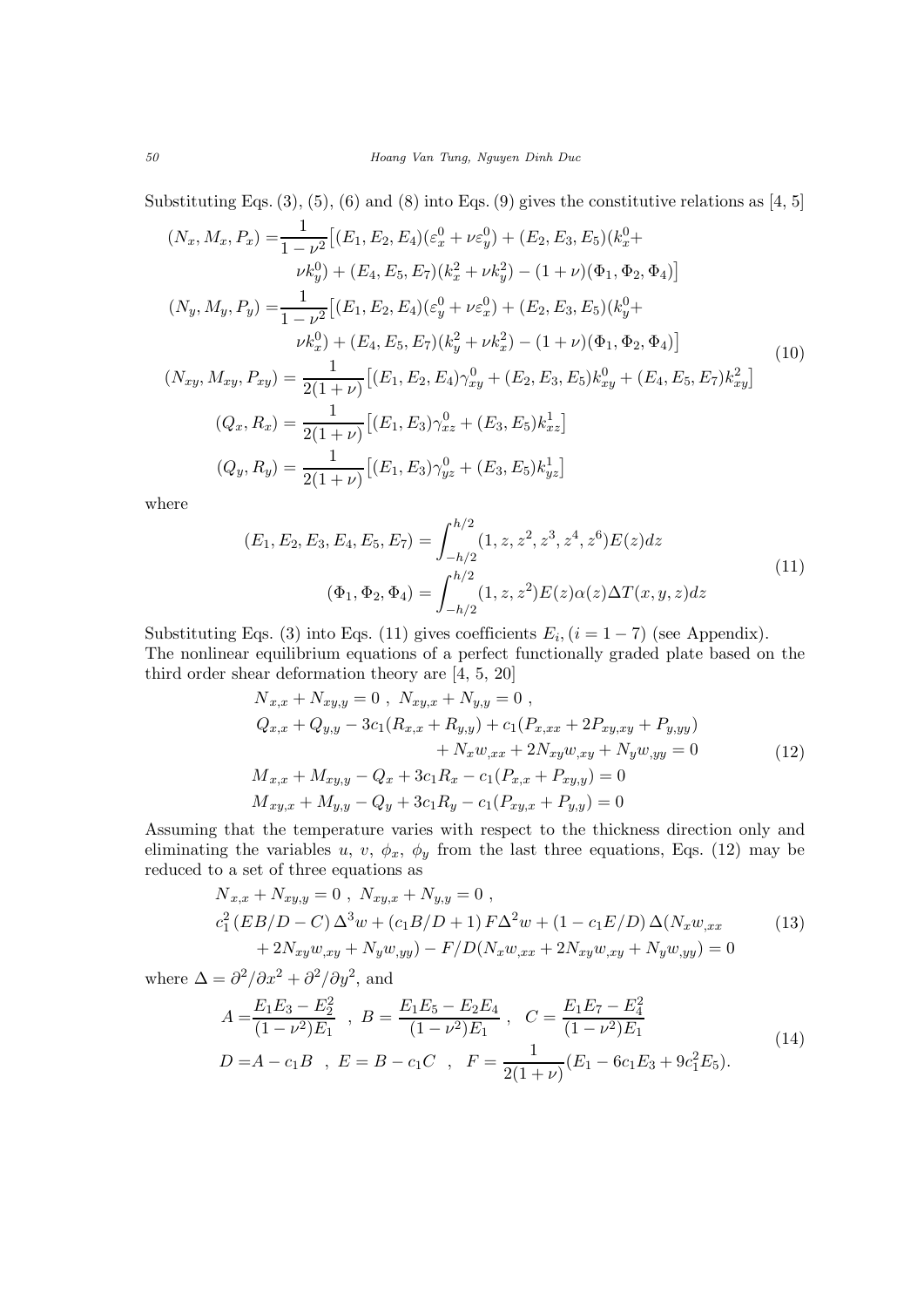For a slightly imperfect plate, let  $w^*(x, y)$  denotes a known small imperfection. This parameter represents a small deviation of the plate middle plane from a flat shape. When imperfection is considered, equilibrium Eqs. (13) are modified as (see [18]).

$$
N_{x,x} + N_{xy,y} = 0, N_{xy,x} + N_{y,y} = 0,
$$
  
\n
$$
c_1^2 (EB/D - C) \Delta^3 w + (c_1 B/D + 1) F \Delta^2 w + (1 - c_1 E/D) \Delta [N_x(\omega_{xx} + w_{,xx}^*) + 2N_{xy}(w_{,xy} + w_{,xy}^*) + N_y(w_{,yy} + w_{,yy}^*)]
$$
\n
$$
- \frac{F}{D} [N_x(w_{,xx} + w_{,xx}^*) + 2N_{xy}(w_{,xy} + w_{,xy}^*) + N_y(w_{,yy} + w_{,yy}^*)] = 0.
$$
\n(15)

When only the first order shear deformation is taken into consideration, Eqs. (15) are reduced to those reported by Shariat and Eslami [19]. Also, when the shear deformation is ignored, Eqs. (15) are identical to results obtained by Shariat and Eslami [18]. The stability equation of the imperfect FGM plate may be derived by the adjacent equilibrium criterion [1] as follows

$$
N_{x1,x} + N_{xy1,y} = 0, N_{xy1,x} + N_{y1,y} = 0,
$$
  
\n
$$
c_1^2 (EB/D - C) \Delta^3 w_1 + (c_1 B/D + 1) F \Delta^2 w_1 + [(1 - c_1 E/D) \Delta
$$
  
\n
$$
- F/D] (N_{x0} w_{1,xx} + 2N_{xy0} w_{1,xy} + N_{y0} w_{1,yy}) + [(1 - c_1 E/D) \Delta
$$
  
\n
$$
- F/D] [N_{x1}(w_{0,xx} + w_{,xx}^*) + 2N_{xy1}(w_{0,xy} + w_{,xy}^*) + N_{y1}(w_{0,yy} + w_{,yy}^*)] = 0
$$
\n(16)

where subscript 1 refers to the stability state and the subscript 0 refers to the state of equilibrium conditions. Also,  $N_{x1}$ ,  $N_{y1}$ , and  $N_{xy1}$  represent the parts of increments of force resultant that are linear in  $u_1$ ,  $v_1$  and  $w_1$ , whereas  $N_{x0}$ ,  $N_{y0}$ , and  $N_{xy0}$  are prebuckling force resultants. Considering the first two of Eqs.  $(16)$ , a stress function f may be defined as

$$
N_{x1} = f_{,yy} \ , \ N_{y1} = f_{,xx} \ , \ N_{xy1} = -f_{,xy} \tag{17}
$$

Substituting Eqs. (17) into Eqs. (16) gives

$$
c_1^2 (EB/D - C) \Delta^3 w_1 + (c_1 B/D + 1) F \Delta^2 w_1 + [(1 - c_1 E/D) \Delta - F/D] (N_{x0} w_{1,xx} + 2N_{xy0} w_{1,xy} + N_{y0} w_{1,yy}) + [(1 - c_1 E/D) \Delta - F/D] [f_{,yy}(w_{0,xx} + w_{,xx}^*) - 2f_{,xy}(w_{0,xy} + w_{,xy}^*) + f_{,xx}(w_{0,yy} + w_{,yy}^*)] = 0.
$$
\n(18)

The above stability equation includes two dependent unknowns,  $w_1$  and f. To obtain a second equation relating these two unknowns, the compatibility equation may be used. The membrance strain components  $\varepsilon_{x1}^0$ ,  $\varepsilon_{y1}^0$ ,  $\gamma_{xy1}^0$  which are linear in  $u_1$ ,  $v_1$ ,  $w_1$  may be written from Eqs. (7) with considering imperfection as follows

$$
\varepsilon_{x1}^{0} = u_{1,x} + (w_{0,x} + w_{,x}^{*})w_{1,x} , \ \varepsilon_{y1}^{0} = v_{1,y} + (w_{0,y} + w_{,y}^{*})w_{1,y} ,
$$
  

$$
\gamma_{xy1}^{0} = u_{1,y} + v_{1,x} + (w_{0,x} + w_{,x}^{*})w_{1,y} + (w_{0,y} + w_{,y}^{*})w_{1,x}.
$$
 (19)

Using Eqs. (19), the geometrical compatibility equation is written as

$$
\varepsilon_{x1,yy}^0 + \varepsilon_{y1,xx}^0 - \gamma_{xy1,xy}^0 = 2(w_{0,xy} + w_{,xy}^*)w_{1,xy} - (w_{0,xx} + w_{,xx}^*)w_{1,yy} - (w_{0,yy} + w_{,yy}^*)w_{1,xx}.
$$
 (20)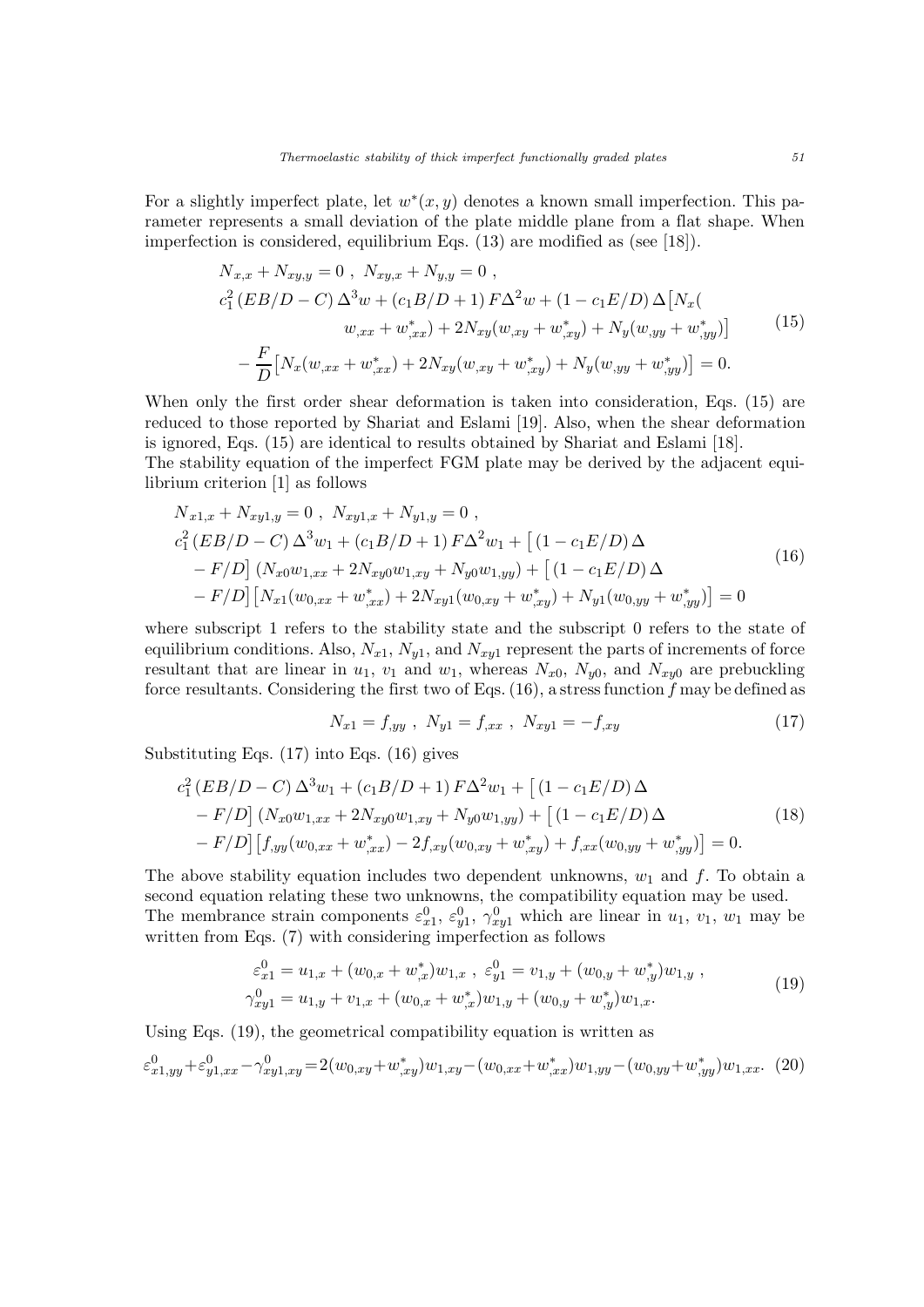The membrance strains  $\varepsilon_{ij}^0$  expressed in terms of force resultants due to Eqs. (10), then the results are substituted in Eq. (20) and with the aid of Eqs. (17) leads to compatibility equation of an imperfect FGM plate as

$$
\frac{1}{E_1} \Delta^2 f - 2w_{1,xy} \left( w_{0,xy} + w_{,xy}^* \right) + w_{1,xx} \left( w_{0,yy} + w_{,yy}^* \right) + w_{1,yy} \left( w_{0,xx} + w_{,xx}^* \right) = 0. \tag{21}
$$

Eqs. (15), (18) and (21) are the basic equations used to obtain the critical buckling load of an imperfect plate.

# 4. BUCKLING ANALYSIS

In this section, the closed-form relations of buckling loading of imperfect FGM rectangular plate under two types of thermal loadings are presented. The plate is assumed simply supported in bending and rigidly fixed in extension.

## 4.1. Uniform temperature rise

Environment temperature is assumed to be raised uniformly from initial value  $T_i$  to final one  $T_f$  and temperature difference  $\Delta T = T_f - T_i$  is considered as a constant. Solving the membrance form of equilibrium equations, gives the prebuckling force resultants [3, 4, 6, 18, 19] as

$$
N_{x0} = -\frac{\Phi_1}{1-\nu} \quad , \quad N_{y0} = -\frac{\Phi_1}{1-\nu} \quad , \quad N_{xy0} = 0. \tag{22}
$$

The simply supported boundary conditions are defined as

$$
u = v = w = \phi_y = P_x = M_x = 0 \qquad x = 0, a
$$
  

$$
u = v = w = \phi_x = P_y = M_y = 0 \qquad y = 0, b
$$
 (23)

Considering the boundary conditions, the imperfections of the plate are assumed as [18, 19]

$$
w^* = \mu h \sin \frac{m\pi x}{a} \sin \frac{n\pi y}{b} , \ m, n = 1, 2, ... \tag{24}
$$

where the coefficient  $\mu$  varies between 0 and 1 and  $\mu h$  represents the imperfection size. Also, m and n are number of haft waves in x and y directions, respectively.

The following approximate solution is seen to satisfy both the equilibrium equation (15) and the boundary conditions (23)

$$
w_0 = W_{mn} \sin \frac{m\pi x}{a} \sin \frac{n\pi y}{b}
$$
 (25)

where  $W_{mn}$  is a constant coefficient. Substituting Eqs. (22), (24), (25) into the third equilibrium equation (15), the constant  $W_{mn}$  is obtained as

$$
W_{mn} = \frac{\left[ \left( 1 - c_1 \frac{E}{D} \right) L_{mn} + \frac{F}{D} \right] \frac{\Phi_1}{1 - \nu} \mu h}{-c_1^2 \left( \frac{EB}{D} - C \right) L_{mn}^2 + \left[ F \left( c_1 \frac{B}{D} + 1 \right) - \frac{\Phi_1}{1 - \nu} \left( 1 - c_1 \frac{E}{D} \right) \right] L_{mn} - \frac{\Phi_1}{1 - \nu} \frac{F}{D}}
$$
(26)

where

$$
L_{mn} = (m\pi/a)^2 + (n\pi/b)^2.
$$
 (27)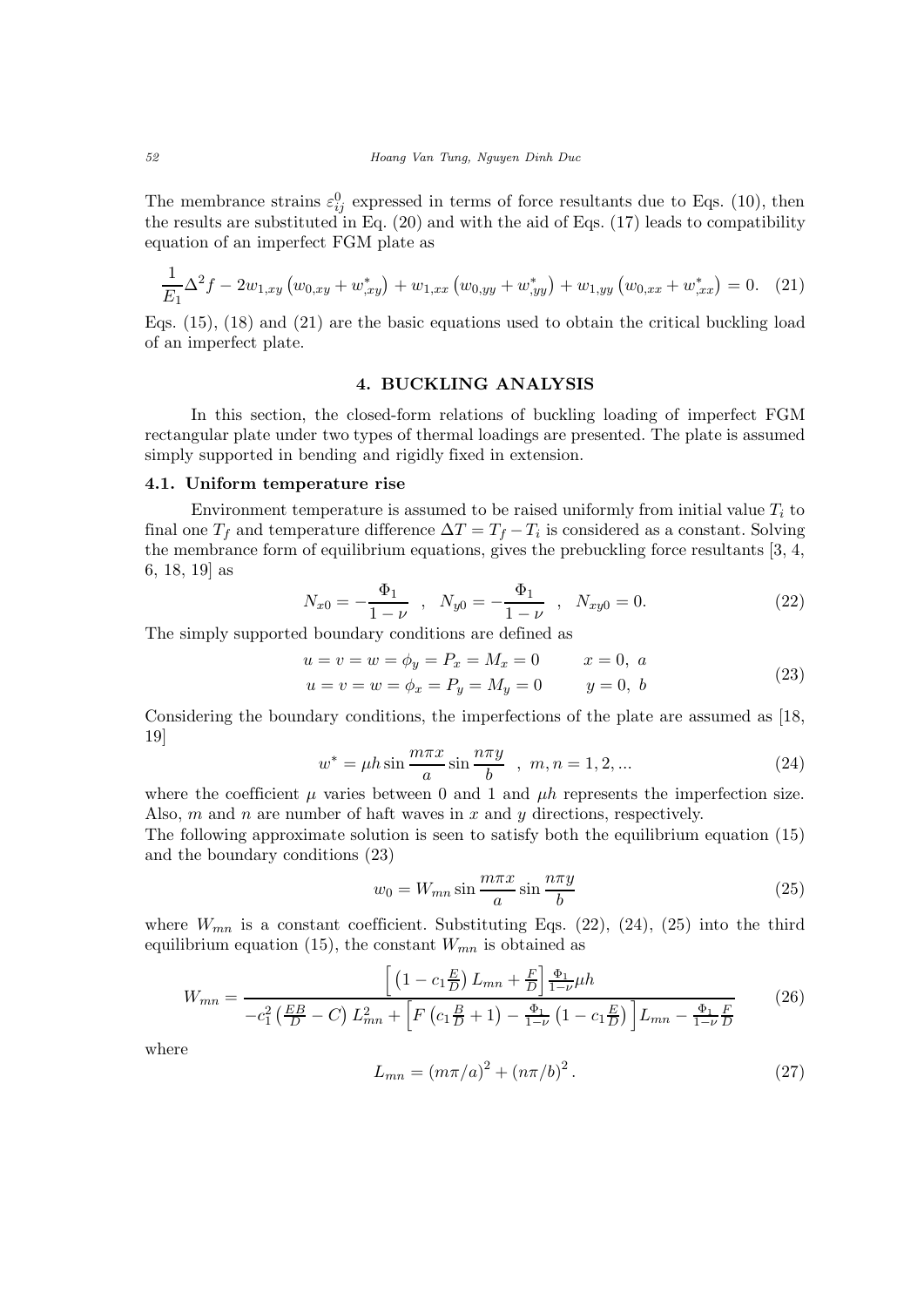Substituting Eqs.  $(22)$ ,  $(25)$ ,  $(26)$  and Eq.  $(24)$  into Eqs.  $(18)$  and  $(21)$  results in two equations with two incremental variables  $w_1$  and  $f$ , and with the consideration of the boundary conditions (23), we assume the following approximate solutions

$$
w_1 = E_{mn} \sin \frac{m\pi x}{a} \sin \frac{n\pi y}{b}; \quad f = F_{mn} \sin \frac{m\pi x}{a} \sin \frac{n\pi y}{b}
$$
(28)

where  $E_{mn}$  and  $F_{mn}$  are constant coefficients. Substituting the approximate solutions (28) into Eqs. (18) and (21) and applying Galerkin procedure to system of resulting equations yield the thermal parameter  $\Phi_1$  from condition for nontrivial solutions. After that, the value of buckling temperature difference  $\Delta T$  is obtained using Eqs. (11) as

$$
\Delta T = \frac{(1-\nu)\pi^2}{PB_h^2} \frac{\overline{F}\left(\frac{4\overline{B}}{3\overline{D}}+1\right)B_h^2 R_{mn} - \frac{16}{9}\left(\frac{\overline{EB}}{\overline{D}}-\overline{C}\right)\pi^2 R_{mn}^2 + \pi^2 \left(\overline{I}_{mn}\right)^{1/3}}{\frac{\overline{F}}{D}B_h^2 + \left(1 - \frac{4\overline{E}}{3\overline{D}}\right)\pi^2 R_{mn}}\tag{29}
$$

where

$$
\overline{I}_{mn} = \frac{1024\overline{E}_1 m^2 n^2 \mu^2 B_a^4}{9\pi^{10} R_{mn}} \left[ \overline{F} \left( \frac{4\overline{B}}{3\overline{D}} + 1 \right) B_h^2 - \frac{16\pi^2}{9} \left( \frac{\overline{E}\overline{B}}{\overline{D}} - \overline{C} \right) R_{mn} \right]^2 \left[ 2 \left( 1 - \frac{4\overline{E}}{3\overline{D}} \right) \pi^2 R_{mn} + \frac{\overline{F}}{\overline{D}} B_h^2 \right] \tag{30}
$$

$$
R_{mn} = B_a^2 m^2 + n^2 , B_a = b/a , B_h = b/h , \overline{E}_1 = E_1/h , \overline{A} = A/h^3
$$
  
\n
$$
\overline{B} = B/h^5 , \overline{C} = C/h^7 , \overline{D} = D/h^3 , \overline{E} = E/h^5 , \overline{F} = F/h ,
$$
\n(31)

$$
P = E_m \alpha_m + (E_m \alpha_{cm} + E_{cm} \alpha_m) / (k+1) + E_{cm} \alpha_{cm} / (2k+1).
$$
 (32)

The critical buckling temperature difference  $\Delta T_{cr}$  is obtained for the values of m and n that make the preceding expression  $\Delta T$  a minimum. When minimization methods are used, critical temperature difference is obtained for  $m = n = 1$ .

$$
\Delta T_{cr} = \frac{(1 - \nu)\pi^2}{PB_h^2} \frac{\overline{F}\left(\frac{4\overline{B}}{3\overline{D}} + 1\right)B_h^2 R_{11} - \frac{16}{9}\left(\frac{\overline{EB}}{\overline{D}} - \overline{C}\right)\pi^2 R_{11}^2 + \pi^2 \left(\overline{I}_{11}\right)^{1/3}}{\frac{\overline{F}}{\overline{D}}B_h^2 + \left(1 - \frac{4\overline{E}}{3\overline{D}}\right)\pi^2 R_{11}}\tag{33}
$$

Remarks Equation (33) is used to determine the critical temperature difference of imperfect FGM plates under uniform temperature rise. This equation indicates that the critical buckling temperature difference of an imperfect FGM plate is increased in comparison with a perfect one by an imperfection term  $(\overline{I}_{11})^{1/3}$ , which directly depends on the imperfection size  $\mu$ , material and geometrical properties. Specializing this equation gives some limiting cases, as follows.

1. Setting  $\mu = 0$ , Eq. (33) is reduced to equation

$$
\Delta T_{cr} = \frac{(1-\nu)\pi^2 (B_a^2+1)}{PB_h^2} \frac{\overline{F}(\overline{D} + \frac{4}{3}\overline{B})B_h^2 - \frac{16}{9}(\overline{EB} - \overline{CD})\pi^2 (B_a^2+1)}{\overline{F}B_h^2 + (\overline{D} - \frac{4}{3}\overline{E})\pi^2 (B_a^2+1)}.
$$
(34)

This equation is used to determine the critical temperature change of perfect FGM plates basing the third order shear deformation theory (TSDT). In case of the first order shear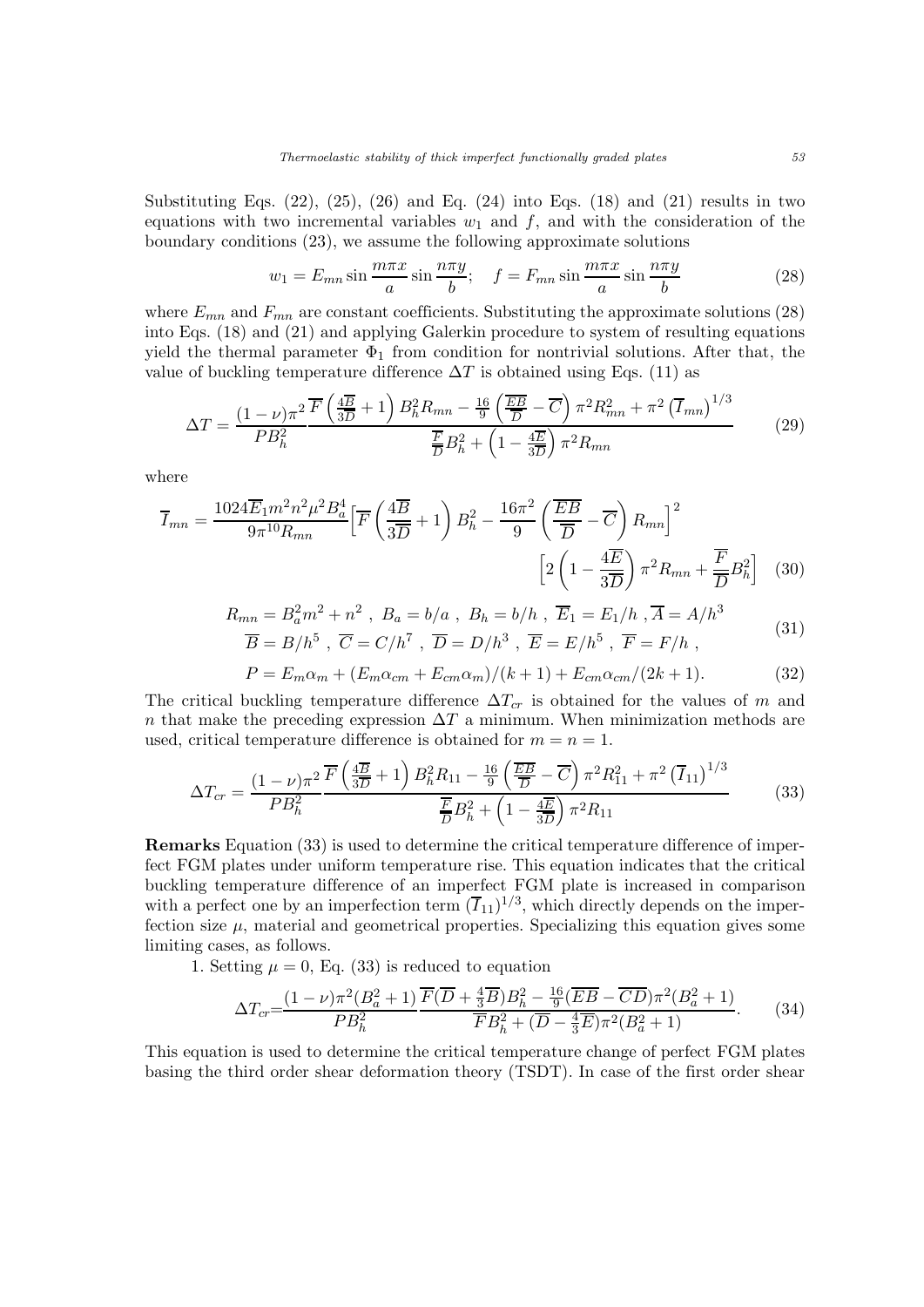54 Hoang Van Tung, Nguyen Dinh Duc

deformation theory (FSDT), Eq. (34) is reduced to equation

$$
\Delta T_{cr}^1 = \frac{(1-\nu)\pi^2}{P} \frac{(\overline{E}_1 \overline{E}_3 - \overline{E}_2^2)\overline{E}_1(B_a^2 + 1)}{\overline{E}_1^2 B_h^2 (1 - \nu^2) + 2(1 + \nu)(\overline{E}_1 \overline{E}_3 - \overline{E}_2^2)\pi^2(B_a^2 + 1)}
$$
(35)

where

$$
\overline{E}_1 = E_1/h
$$
,  $\overline{E}_2 = E_2/h^2$ ,  $\overline{E}_3 = E_3/h^3$ . (36)

Eq. (35) has been derived by Lanhe [6]. Also, when shear deformation is ignored, referred to as case of the classical plate theory (CPT), Eq. (34) is reduced to result

$$
\Delta T_{cr}^0 = \frac{1}{P} \frac{\pi^2 (B_a^2 + 1)(\overline{E}_1 \overline{E}_3 - \overline{E}_2^2)}{(1 + \nu)\overline{E}_1 B_h^2}
$$
(37)

that obtained by Javaheri and Eslami [3].

2. When only the first order shear deformation is considered, Eq. (33) is derived to equation

$$
\Delta T_{cr1} = \frac{(1-\nu)\pi^2}{P} \frac{\left[B_a^2 + 1 + (\overline{I}_{11}^1)^{1/3}\right] (\overline{E}_1 \overline{E}_3 - \overline{E}_2^2) \overline{E}_1}{\overline{E}_1^2 B_h^2 (1-\nu^2) + 2(1+\nu)(\overline{E}_1 \overline{E}_3 - \overline{E}_2^2) \pi^2 (B_a^2 + 1)}
$$
(38)

where

$$
\overline{I}_{mn}^1 = \frac{1024\overline{E}_1 m^2 n^2 \mu^2 B_a^4}{9\overline{A} \pi^4 R_{mn}} \left( 1 + \frac{4(1+\nu)\overline{A} \pi^2}{\overline{E}_1 B_h^2} R_{mn} \right). \tag{39}
$$

Eq. (38) has been obtained by Shariat and Eslami [19]. Clearly, for perfect FGM plates  $(\mu = 0)$ , Eq. (38) is identical to Eq. (35).

3. In case of classical plate theory in which shear deformation is not accounted for, Eq. (33) is specialized to give

$$
\Delta T_{cr0} = \frac{(\overline{E}_1 \overline{E}_3 - \overline{E}_2^2) \pi^2}{\overline{E}_1 P B_h^2 (1 + \nu)} \left[ B_a^2 + 1 + (\overline{I}_{11}^0)^{1/3} \right]
$$
(40)

where

$$
\overline{I}_{mn}^{0} = \frac{1024 \overline{E}_1 m^2 n^2 \mu^2 B_a^4}{9 \overline{A} \pi^4 R_{mn}}.
$$
\n(41)

4. Putting  $k = 0$ , Eq. (33) is reduced to  $\Delta T_{cr}$  for a isotropic homogeneous imperfect plate.

#### 4.2. Nonlinear temperature change across the thickness

In this case, the temperature distribution through thickness is governed by the onedimensional Fourier equation of steady-state heat conduction as

$$
\frac{d}{dz}\Big[K(z)\frac{dT}{dz}\Big] = 0 \ , \ T(z = h/2) = T_c \ , \ T(z = -h/2) = T_m \tag{42}
$$

where  $T_c$ ,  $T_m$  are temperatures at ceramic-rich and metal-rich surfaces, respectively. The solution of Eq. (42) is obtained by means of polynomial series. Taking the first seven terms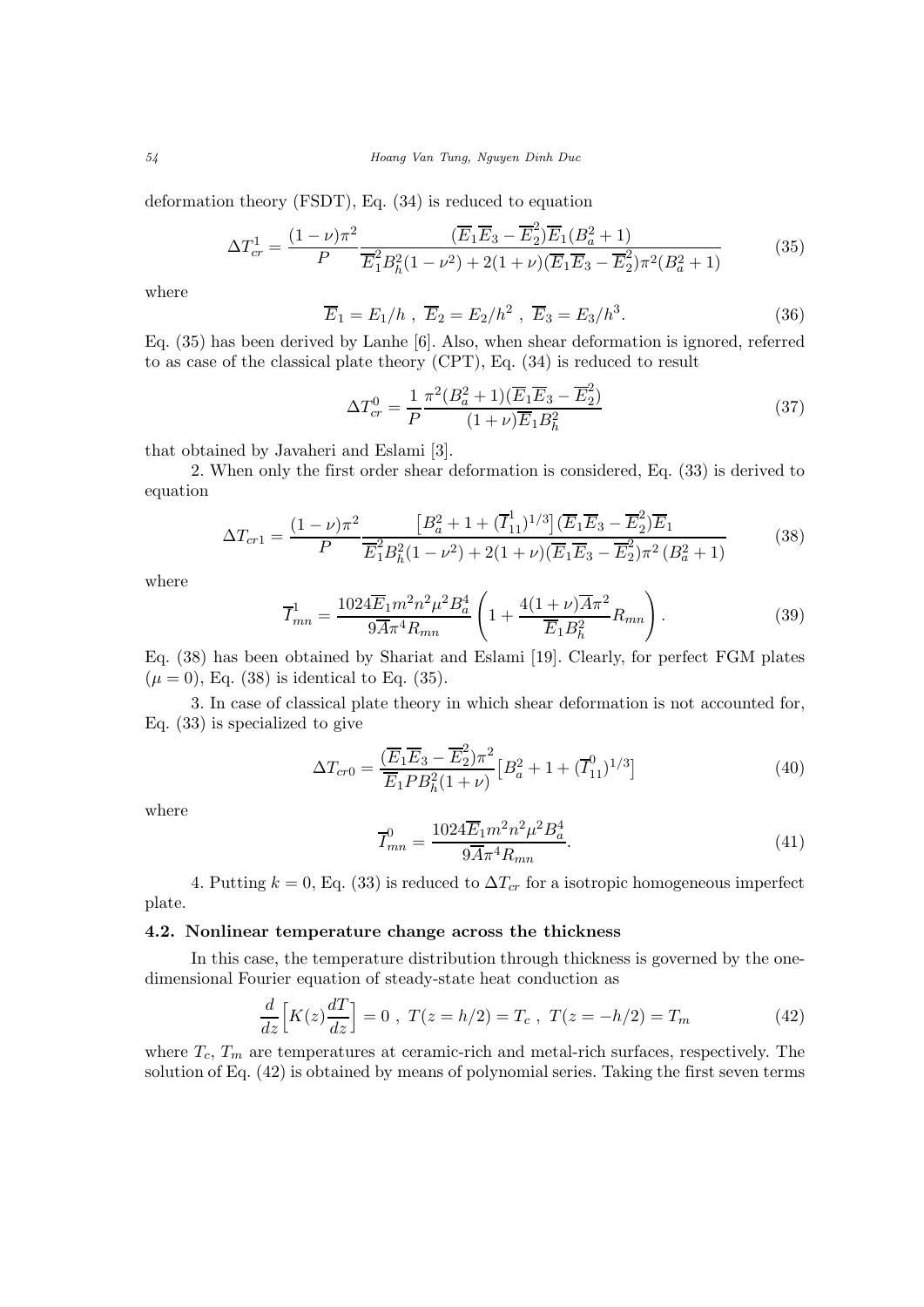of series, solution for temperature distribution across the plate thickness becomes [3, 6, 18]

$$
T(z) = T_m + \Delta T \frac{r \sum_{p=0}^{6} \frac{(-r^k K_{cm}/K_m)^p}{pk+1}}{\sum_{p=0}^{6} \frac{(-K_{cm}/K_m)^p}{pk+1}}
$$
(43)

where  $r = (2z+h)/2h$  and  $\Delta T = T_c - T_m$  is defined as the temperature difference between ceramic-rich and metal-rich surfaces of the plate.

By following the same procedure as the preceding loading case, and assuming the metal surface temperature as reference temperature, the critical buckling temperature difference is obtained for  $m = n = 1$  as

$$
\Delta T_{cr} = \frac{(1-\nu)\pi^2}{HB_h^2} \frac{\overline{F}\left(\frac{4\overline{B}}{3\overline{D}}+1\right)B_h^2R_{11} - \frac{16}{9}\left(\frac{\overline{EB}}{\overline{D}}-\overline{C}\right)\pi^2R_{11}^2 + \pi^2\left(\overline{I}_{11}\right)^{1/3}}{\frac{\overline{F}}{\overline{D}}B_h^2 + \left(1 - \frac{4\overline{E}}{3\overline{D}}\right)\pi^2R_{11}}\tag{44}
$$

where

$$
H = \frac{\sum_{p=0}^{6} \frac{(-K_{cm}/K_m)^p}{pk+1} \left[ \frac{E_m \alpha_m}{pk+2} + \frac{E_m \alpha_{cm} + E_{cm} \alpha_m}{(p+1)k+2} + \frac{E_{cm} \alpha_{cm}}{(p+2)k+2} \right]}{\sum_{p=0}^{6} \frac{(-K_{cm}/K_m)^p}{pk+1}}.
$$
(45)

Remarks: Similar to case of uniform temperature rise, when only the first order deformation is considered and when the shear deformation is ignored, Eq. (44) is reduced to results presented by Shariat and Eslami in works [19] and [18], respectively. Also, by setting  $\mu = 0$  or  $k = 0$ , Eq. (44) is reduced to  $\Delta T_{cr}$  for a perfect FGM plate or an isotropic homogeneous thick imperfect plate, respectively, under nonlinear temperature gradient. In general, by specializing Eq. (44) for thin and moderately thick plates with and without imperfection, we obtain limiting expressions of critical buckling temperature change being similar to Eqs.  $(34)-(41)$  in the previous loading case where P is replaced by H. The detail procedure of obtaining these limiting expressions is omitted for brevity.

# 5. RESULTS AND DISCUSSIONS

The thermal buckling loads of the rectangular imperfect FGM plate are obtained in closed-form solutions for the assumed thermal loadings and are presented by Eqs. (33) and (44). These equations indicate that the critical buckling temperature change of an imperfect FGM plate is increased in comparison with a perfect one. The increase in  $\Delta T_{cr}$ is expressed by an imperfection term  $(\overline{I}_{11})^{1/3}$ , which directly depends on the imperfection size  $\mu$ . Also, investigation of Eq. (30) shows that the imperfection term is affected by the material and geometrical properties of a FGM plate. The fact that the thermal buckling load of a plate is increased by existence of geometrical imperfections is fully explained by Murphy and Ferreira [16] for isotropic homogeneous plates, extended by Shariat and Eslami [18, 19] for thin and moderately thick FGM plates. The present study again confirms this behavior for the thick FGM plates.

To illustrate the proposed approach, a rectangular imperfect functionally graded plate, that composed of ceramic and metal materials, is considered. The combination of materials consist of alumina (ceramic) and aluminum (metal) of which properties as follows [3, 6, 18, 19]

$$
E_c = 380 \text{ GPa}, \ \alpha_c = 7.4 \times 10^{-6} / ^oC, \ K_c = 10.4 \text{ W/mK}.
$$
  

$$
E_m = 70 \text{ GPa}, \ \alpha_m = 23.10^{-6} / ^oC, \ K_m = 204 \text{ W/mK}, \ \nu = 0, 3.
$$
 (46)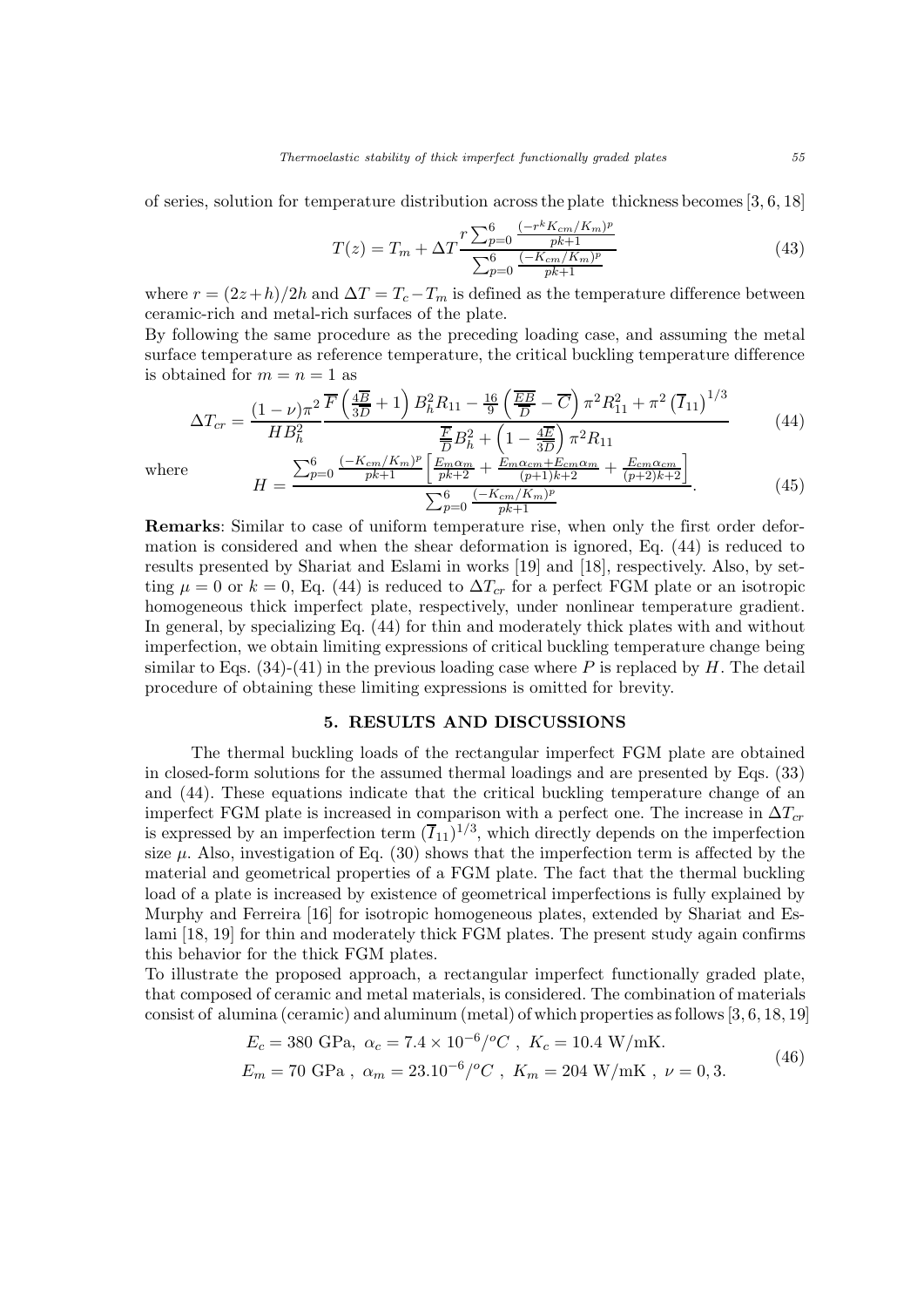

The plate is assumed to be simply supported on all edges.

Fig. 1.  $\Delta T_{cr}$  of FGM plate under uniform temperature rise vs.  $b/h$ 



Fig. 3.  $\Delta T_{cr}$  of FGM plate under uniform temperature rise vs.  $b/a$ 



Fig. 2.  $\Delta T_{cr}$  of FGM plate under nonlinear temperature change vs.  $b/h$ 



Fig. 4.  $\Delta T_{cr}$  of FGM plate under nonlinear temperature change vs.  $\mu$ 

The variation of the critical buckling temperature difference  $\Delta T_{cr}$  versus side-tothickness ratio  $b/h$  for FGM plates under two types of thermal loading are plotted in Figs. 1 and 2 for three various values of volume fraction index k. In these Figs., critical values are calculated by the third order shear deformation theory (TSDT) and are compared with the classical plate theory (CPT). As can be seen,  $\Delta T_{cr}$  is reduced by increasing  $b/h$  and k as expected. Also, the CPT overestimates  $\Delta T_{cr}$  than the TSDT, especially for thicker plates.

Fig. 3 shows variation trend of the  $\Delta T_{cr}$  versus aspect ratio  $b/a$  for the FGM plates under uniform temperature rise and by three various theories, the CPT, the FSDT, and the TSDT. As can be observed,  $\Delta T_{cr}$  is considerably overpredicted when the shear deformation is not taken into consideration. In addition, discrepancy between predictions of  $\Delta T_{cr}$  is increased when  $b/a$  ratio to be large.

Variation of  $\Delta T_{cr}$  for FGM plate under nonlinear temperature gradient versus imperfection size  $\mu$  is illustrated in Fig. 4. Obviously,  $\Delta T_{cr}$  is monotonically increased with increasing values of  $\mu$  as mentioned.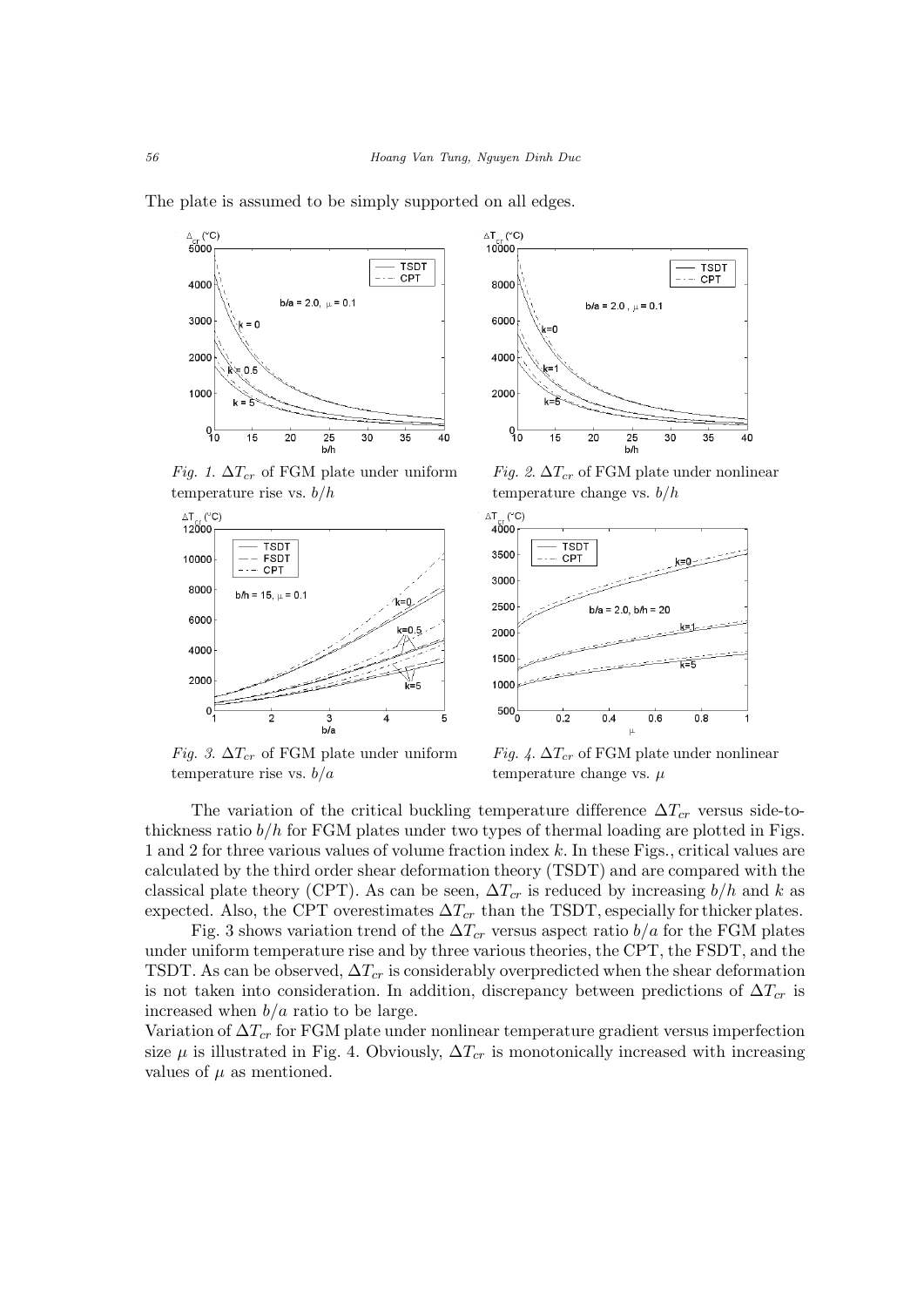# 6. CONCLUSION

The present study extends foregoing works about thermal buckling of thin and moderately thick imperfect FGM plates to investigate buckling of thick imperfect FGM plates under thermal loadings. By analytical approach, one-term approximate solutions are chosen to satisfy governing equations and to derive closed-form relations of critical buckling temperature difference  $\Delta T_{cr}$  for a simply supported imperfect FGM plate. The results show that  $\Delta T_{cr}$  of an imperfect FGM plate is increased in comparison with that of a perfect plate under thermal loads. The results also confirm that the  $\Delta T_{cr}$  of FGM plates is greatly effected by the geometry  $(b/a \text{ and } b/h)$  and material  $(k)$  parameters. Finally, it is recommended from the results that the higher order shear deformation theory should be used to analyze stability of thick plates and plates with large  $b/a$  ratio for safe and reliable design.

### ACKNOWLEDGMENT

This paper was supported by scientific research project of Vietnam National University-VNU, coded QGTD.09.01. The authors gratefully acknowledges this financial support.

#### REFERENCES

- [1] D. O. Brush, B. O. Almroth, Buckling of Bars, Plates and Shells, McGraw-Hill, New York, 1975.
- [2] R. Javaheri, M. R. Eslami, Buckling of functionally graded plates under in-plane compressive loading, *ZAMM J* 82 (4) (2002) 277-83.
- [3] R. Javaheri, M. R. Eslami, Thermal buckling of functionally graded plates, AIAA J 40 (1) (2002) 162-9.
- [4] R. Javaheri, M. R. Eslami, Thermal buckling of functionally graded plates based on higher order theory, J Thermal Stress  $25(1)(2002)$  603-25.
- [5] B.A. Samsam Shariat, M.R. Eslami, Buckling of thick functionally graded plates under mechanical and thermal loads, Compos Struct 78 (2007) 433-9.
- [6] W. Lanhe, Thermal buckling of a simply supported moderately thick rectangular FGM plate, Compos Struct 64 (2004) 211-8.
- [7] K-S. Na, J-H. Kim, Three-dimensional thermomechanical buckling analysis for functionally graded composite plates, Compos Struct 73 (2006) 413-22.
- [8] J. N. Reddy, C. D. Chin, Thermomechanical analysis of functionally graded cylinders and plates, J Thermal Stress 21 (1998) 593-626.
- [9] R. Shasiah, M. R. Eslami, Thermal buckling of functionally graded cylindrical shell, J Thermal Stress 26 (3) (2003) 277-94.
- [10] R. Shasiah, M. R. Eslami, Functionally graded cylindrical shell thermal instability based on improved Donnell equations,  $AIAA$   $J$  41 (9) (2003) 1819-24.
- [11] W. Lanhe, Z. Jiang, Jun Liu, Thermoelastic stability of functionally graded cylindrical shells, Compos Struct 70 (2005) 60-8.
- [12] M.R. Eslami, M. Shariyat, Elastic, plastic, and creep buckling of imperfect cylinders under mechanical and thermal loading, J. Pressure Vessel Tech. ASME 119 (1) (1997) 27-36.
- [13] A. Mossavarali, Gh. Peydaye Saheli, M. R. Eslami, Thermoelastic buckling of isotropic and orthotropic plates with imperfections, J Thermal Stress 23 (2000) 853-72.